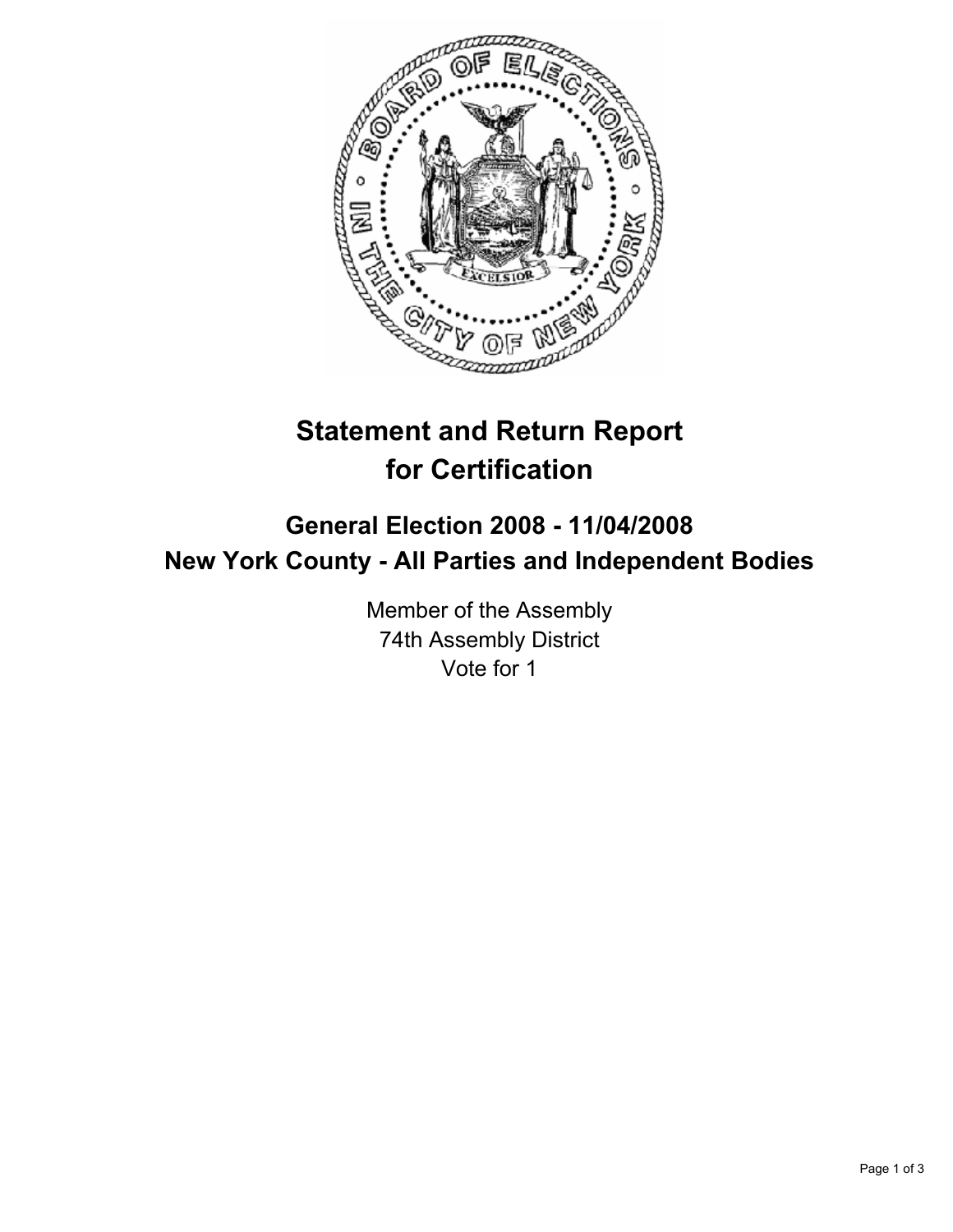

### **Assembly District 74**

| <b>PUBLIC COUNTER</b>               | 53,063 |
|-------------------------------------|--------|
| <b>EMERGENCY</b>                    | 493    |
| ABSENTEE/MILITARY                   | 2,367  |
| <b>AFFIDAVIT</b>                    | 2,613  |
| <b>Total Ballots</b>                | 59,627 |
| BRIAN P KAVANAGH (DEMOCRATIC)       | 36,697 |
| BRYAN A COOPER (REPUBLICAN)         | 6,679  |
| BRIAN P KAVANAGH (WORKING FAMILIES) | 2,066  |
| BARRY YOUNGERMAN (WRITE-IN)         |        |
| OPRAH WINFREY (WRITE-IN)            |        |
| UNCLE HO (WRITE-IN)                 |        |
| <b>Total Votes</b>                  | 45,445 |
| Unrecorded                          | 14,182 |